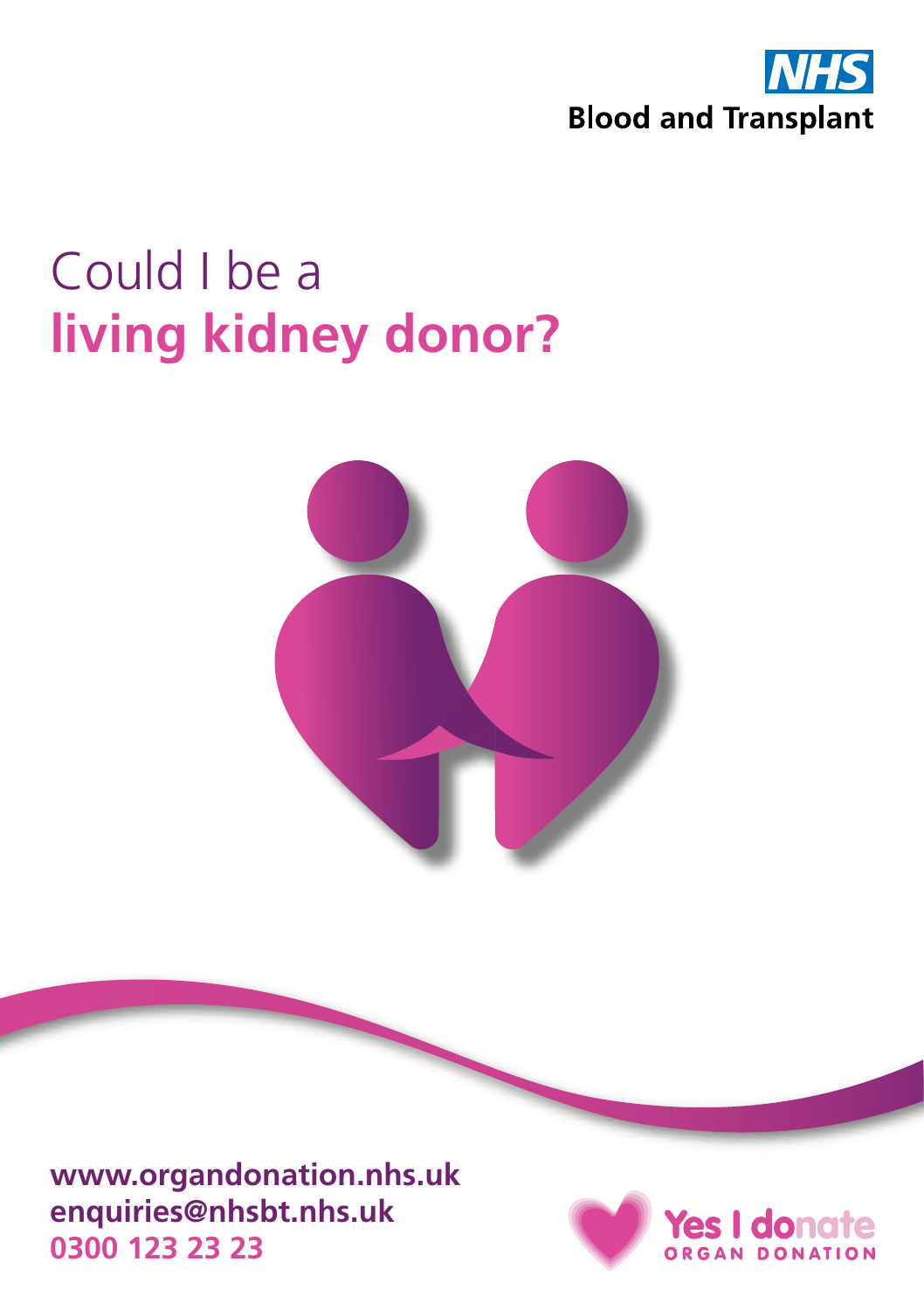*"Since donating my kidney a number of people have approached me and told me what an amazing person I am. I don't feel it, I just feel like a normal person who helped someone a little less fortunate than myself."* Carrie, donated a kidney to stranger in 2014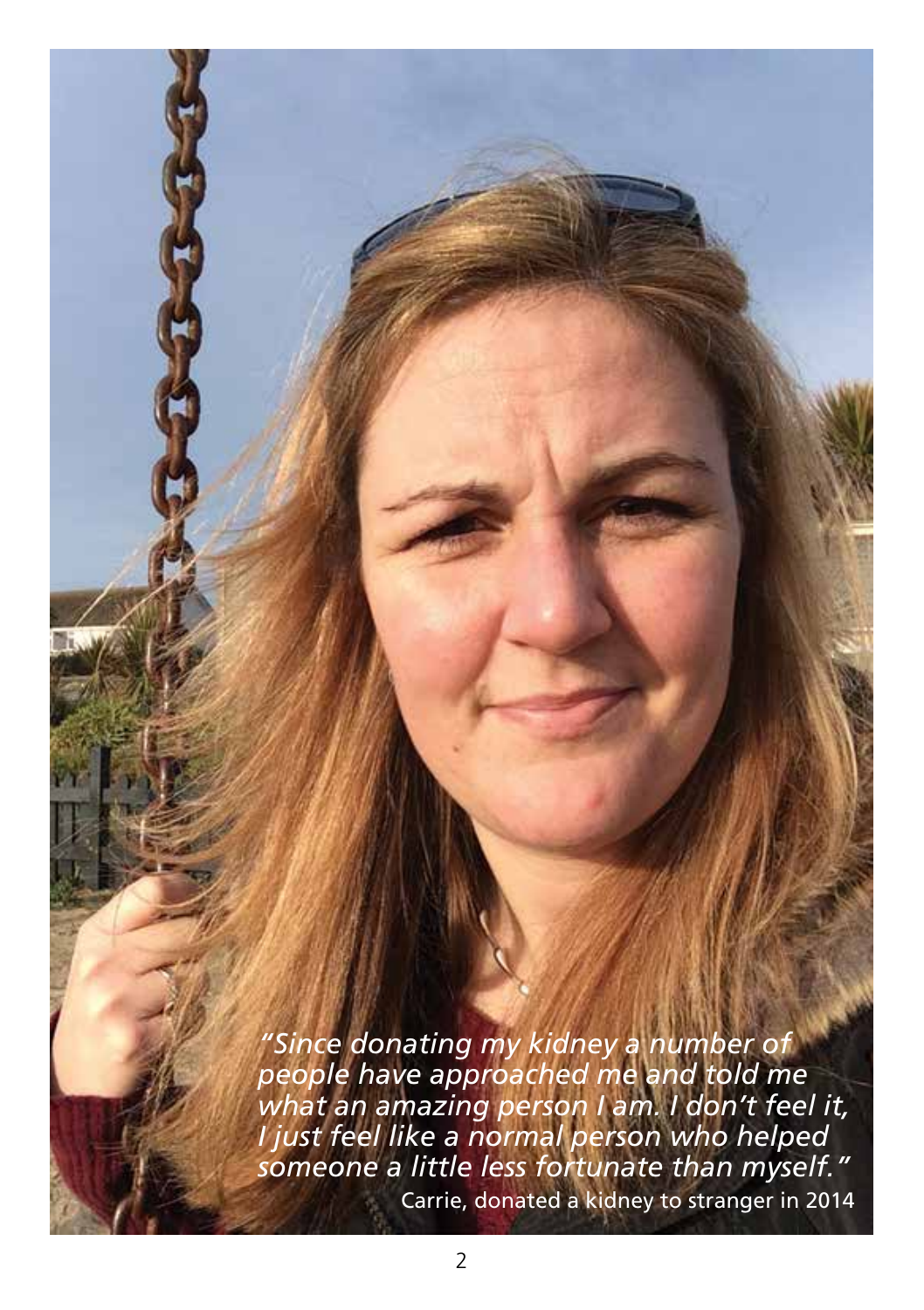# Could I be a living kidney donor?

A [living kidney donor](#page-14-0) is a person who gives one of their healthy kidneys to someone with kidney failure who needs a transplant [\(the recipient\)](#page-15-0). This could be a friend or family member, or someone they do not already know.

In the UK living kidney transplants have been performed since 1960 and currently around 1,100 such operations are performed each year, with a very high success rate.

A kidney transplant is transformational for someone with kidney disease, whether or not they are already having [dialysis treatment.](#page-14-1) Volunteering to offer a kidney is a wonderful thing to do, but it is also an important decision and there are lots of things for you to consider. We hope this information will answer some of the questions that you may have.

You will find a [glossary on page 15](#page-14-2) that will explain some of the more technical terms or abbreviations that are used if these have not been explained in the text itself. These are underlined to help you.

#### Why do we need more living kidney donors?

- There are currently more than 5000 people in UK with kidney disease who are on the [National Transplant List](#page-15-1) in need of a kidney – and the numbers are growing
- Hundreds of people in the UK die each year in need of a kidney transplant
- Unfortunately there are not enough kidneys donated from people who have died for everyone who needs a transplant
- The average waiting time for a kidney transplant from someone who has died is approximately three years. For some ethnic groups and people with rare tissue types the wait can often be five years, or much longer

## Why is living kidney donation important?

- A successful transplant from a living donor is the best treatment option available for most people with kidney disease
- A kidney from a living donor (rather than one from someone who has died) offers the recipient the best opportunity of success as living donor kidneys usually last longer than those from deceased donors
- Generally people who receive a kidney from a living donor live for longer than those who receive one from a deceased donor and much longer than they would be expected to live if they did not receive a kidney transplant
- Living kidney donation allows the operation to be planned at a time that is convenient for the recipient, donor and clinical team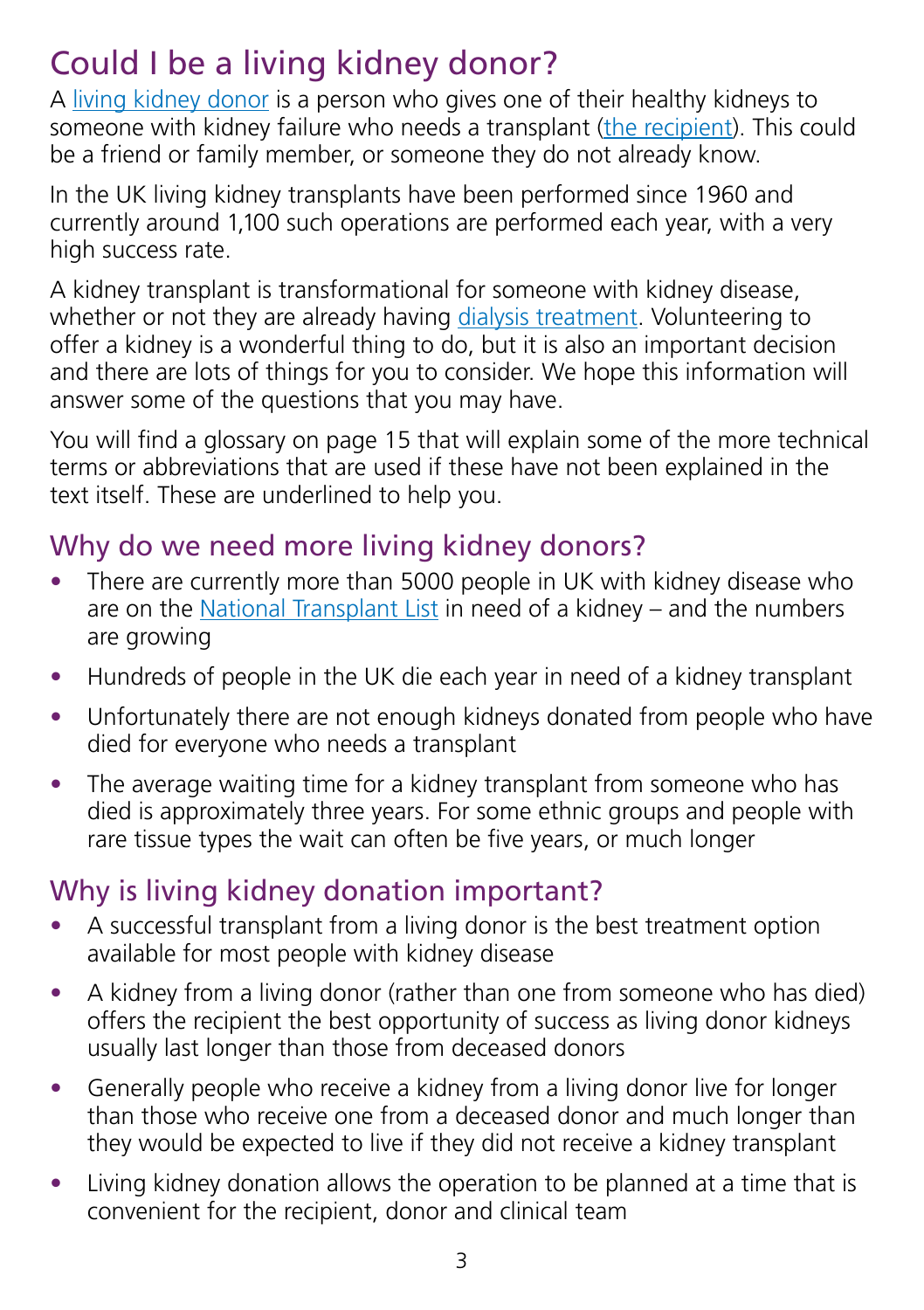• With a transplant, some people can avoid needing dialysis treatment entirely. This is even better than having a transplant once dialysis has started because recipients who receive a kidney before they have to go onto dialysis generally live longer than those who do not.

# Donating a kidney

# Could I volunteer to be a living kidney donor?

Healthy people who wish to help a loved one or a stranger with kidney disease may volunteer to give a kidney. Volunteer is the key word – this must be something that you choose to do and feel comfortable doing.

Anyone volunteering will be asked to undertake a series of tests so that the medical team can be absolutely sure that you are suitable to donate. Your health and safety is of primary concern and it is important to be aware from the start that, even if you want to be a donor, not everyone is suitable and you may be unable to donate.

It is also important to remember that even if you do volunteer, you can change your mind at any point in the process – right up to the time of surgery.

#### Who can donate?

Most often donors are a close relative of the recipient, such as a family member, partner or good friend. However, people who do not know anyone with kidney disease, but who wish to donate, can also provide a kidney for someone on the national transplant list. These people are known as [non](#page-15-2)[directed altruistic donors.](#page-15-2) To find out more information on non-directed altruistic donation please visit www.odt.nhs.uk/donation/living-donation.

Sometimes a donor and a recipient pair (who already know each other) may not 'match' with each other because of blood group or [HLA \(tissue\) type.](#page-14-3) In some cases it may be possible for them to be paired with another donor and recipient in the same situation who 'swap' donors. This means that each recipient will benefit from a transplant that they would otherwise not have had. This is called [paired donation](#page-15-3). Where more than two pairs are involved in the swap it is called [pooled donation](#page-15-3). Non-directed altruistic donors are also included in these 'swaps' to enable more transplants to take place. When a non-directed altruistic donor is involved, it is called an altruistic donor chain.

#### Is there an age limit for donors?

In England, Wales and Northern Ireland, there is no lower age limit specified in law for a person to be considered as a living kidney donor. In Scotland, only people over 16 years of age can be legally considered. However, almost all donors are over 18 years old and children are only considered in very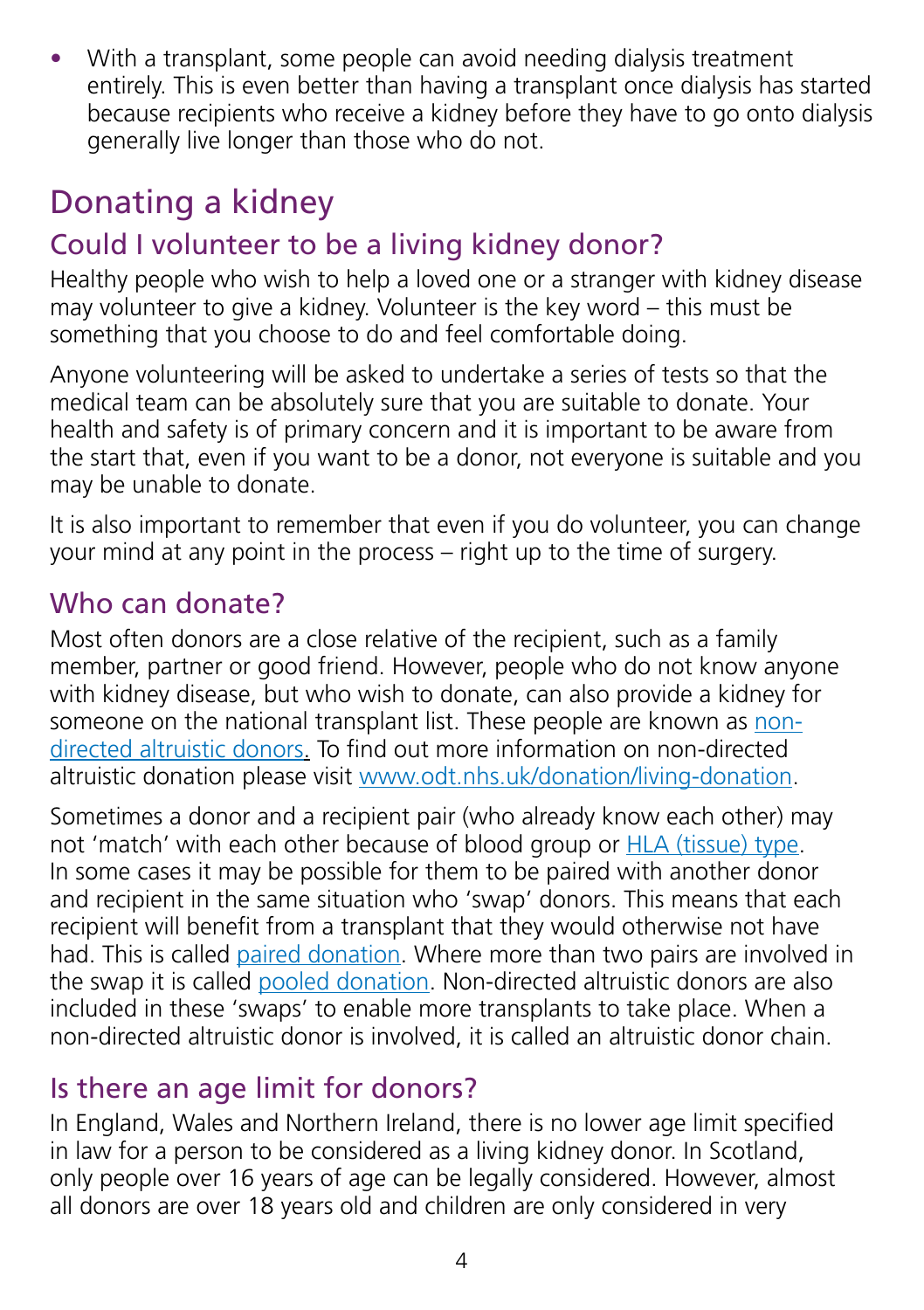exceptional circumstances, with court approval. Children are not considered as non-directed donors.

There is no maximum age limit for donation. Donors are assessed on their own health and the suitability of the kidney for the intended recipient. In the UK there have been successful living kidney donations from people more than 80 years of age.

#### How will I know if I am suitable to donate?

You will undergo a number of medical and surgical tests to check that you are fit and healthy enough to donate. A kidney will never be removed from someone unless the doctors are satisfied that the risks to them, in the short and long-term, are acceptably low.

Some people who wish to donate find that they are not able to do so because of the results of the assessment process. Members of the team involved in your assessment may include doctors, nurse co-ordinators, counsellors, psychologists and social workers. They will guide you through the process every step of the way.

#### What are the tests like?

You will be allocated a [Living Donor Coordinator](#page-14-4), who will guide you through the entire process. S/he will talk you through all of the tests that you need to undertake. These are to make sure you are healthy enough to donate and that your kidneys are working properly. The tests are generally not painful or invasive (but you will be asked for lots of blood samples along the way). They include urine tests, blood tests, X-rays and scans (some including an injection), heart tracing (through wires attached to sticky pads on your skin) and a special test of kidney function which involves an injection and a series of blood tests over set time periods.

Your test results will be discussed with you when available. If something unexpected is found then some further tests or assessments may also be needed. It is possible that the tests may show a condition or illness that you did not already know about. If this is the case, this will be discussed with you and appropriate referrals and treatment provided.

Donors are often asked to have a psychological assessment. This is a meeting with a psychologist or psychiatrist to discuss your personal circumstances, any mental health issues you may have or have had and to explore your understanding of the process and reasons for donating. This is because donating a kidney can be a very emotional process, and we want to ensure that the risk of any psychological harm to you is acceptably small.

Legally, you must also be assessed by an [Independent Assessor,](#page-14-5) on behalf of the [Human Tissue Authority](#page-14-6), who is completely separate from your medical team.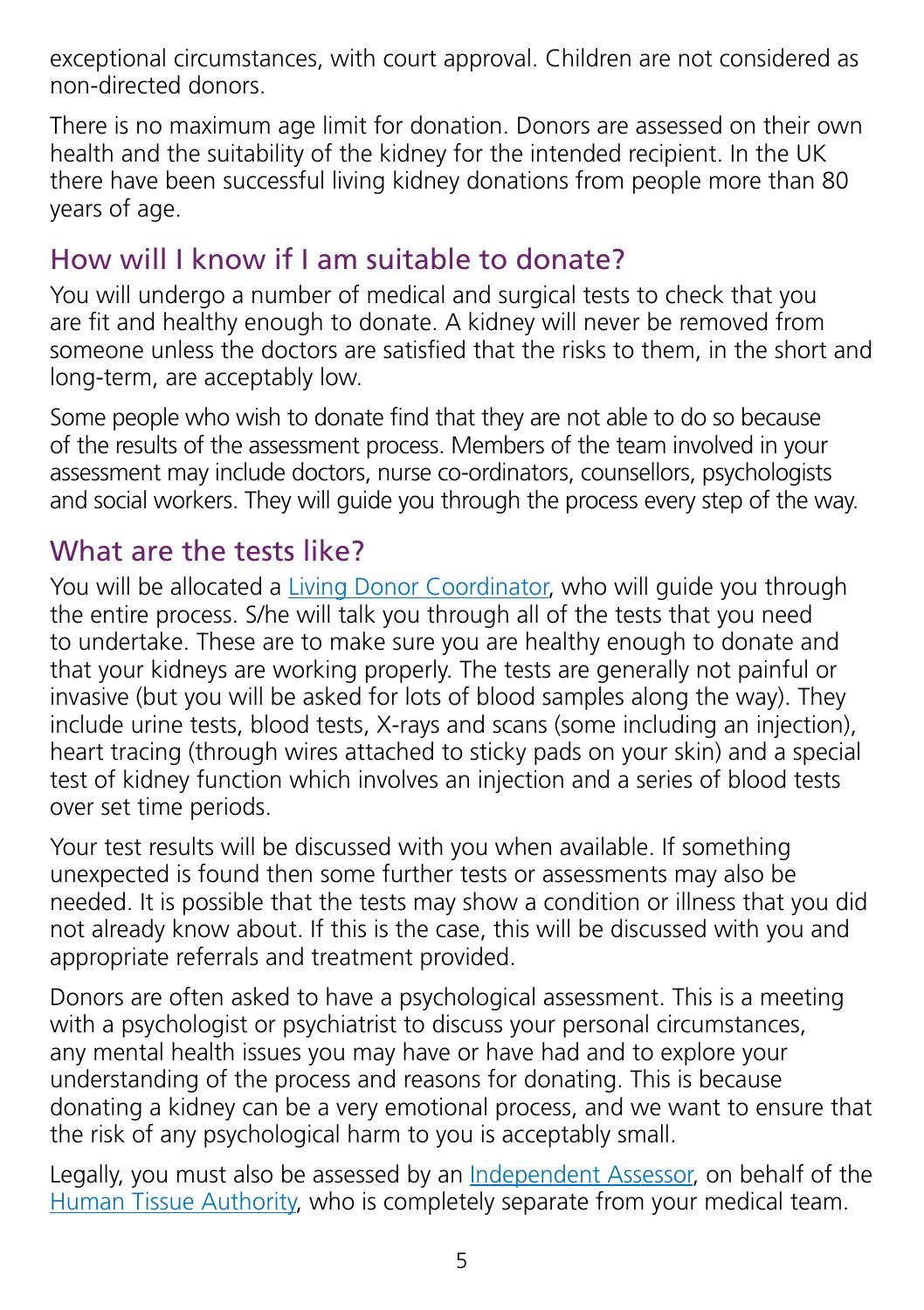This is a one-to-one meeting at the end of the assessment process, where you will be asked about your reasons for donating and your understanding of the process. The Independent Assessor checks that you are not being pressurised into donating, or being paid to do so, which would be against the law, and asks you to sign a declaration. The Human Tissue Authority needs to approve your donation in order for it to go ahead but, in general, it is very straightforward and you should not be anxious about it.

# The risks

**This information does not cover detailed medical questions; it is designed to give you general information about donating a kidney based on the advice of medical professionals and currently accepted guidance in the UK, from the research that is available to them.** Your healthcare team will discuss risk with you in more detail and on an individual basis, particularly if there are certain concerns about you or your recipient because of your lifestyle, medical history or demographic. Risk must be considered on an individual basis based upon your individual circumstances.

#### **It is also important to note that research in this area is continually evolving and does not cover every eventuality. Not every possible consequence of donation has been fully researched.**

## What are the risks for me?

All operations carry some risk and donating a kidney is no different. There is a very small risk of death for the donor: this is estimated at 1 in 3,000 which is a similar risk to that of having an appendix removed.

However, the operation is a common procedure and the medical team caring for you are aware of the risks and can usually identify and treat these very quickly if they occur.

Most complications are minor and include infections (e.g. chest, wound or urine) and, rarely, bleeding or blood clots. More serious risks include damage to major blood vessels and organs such as the colon, lungs and spleen which are near to the kidneys. As with any surgery there can be less common and unexpected complications.

There is also the risk of damage to your emotional well-being or mental health if things do not work out as expected, for example, if there are complications for you or the recipient and particularly if the transplant does not work and has to be taken out.

For non-directed altruistic donors and donors in the paired/ pooled donation scheme, it is likely that you will never know the outcome of your donated kidney or the identity of the recipient unless the recipient chooses to make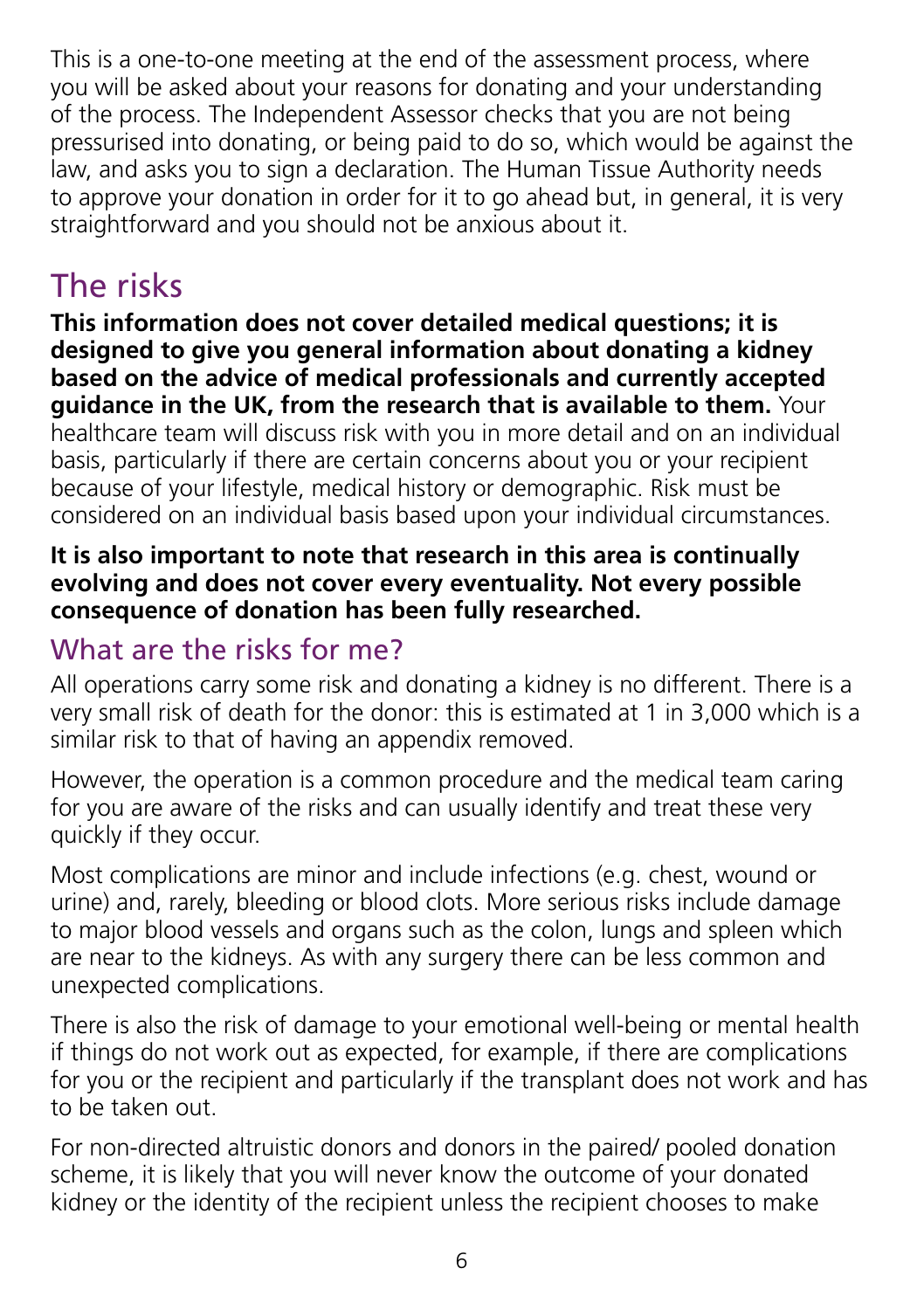contact with you. It can be difficult for some recipients to express how they feel about receiving such a wonderful gift and many find it hard to put pen to paper to say thank you. It is important to be prepared for this so that you are not disappointed if you do not hear anything from your recipient.

It is very important for you to consider all these risks when you are deciding if living donation is right for you and these will be explained to you as you go through the process.

## Are there any long-term risks?

It is important to be aware that every donation carries risks and it is not possible to cover every eventuality when considering risk. However, some of the most notable post-donation research indicates the following:

- Some studies have indicated that there is a slightly higher chance of a small increase in your blood pressure or the amount of protein in your urine as a result of having one kidney. However, these are checked at annual followup and, if found, can be treated.
- The overall risk of developing significant kidney disease in your remaining kidney after donation is very low, occurring in less than one in 200 (0.5%) donors, and it is much less in kidney donors than it is in the general (unscreened) population (because kidney donors are, of course, prescreened to ensure they are healthy).
- Compared to the general public, most kidney donors have equivalent (or better) survival, excellent quality of life, and no increase in end-stage kidney disease (ESKD – kidney disease).
- Some studies have indicated a slightly increased incidence of ESKD postdonation among certain groups, in particular, black donors, younger donors, donors genetically related to their recipients, donors related to recipients with immunological causes of their kidney failure, and overweight donors. However, the risk is still lower than that of the general (unscreened) population.
- Whilst most women have uncomplicated pregnancies after donation, there is a slightly increased risk of gestational hypertension or pre-eclampsia.
- It is also important to be aware that, although risks across the board are generally very low, every individual is different and it is possible for other uncommon complications to occur. For example, although rare, on-going fatigue and persistent pain have been reported by small numbers of the thousands of living donors. However, most donors lead a normal, healthy life after they have donated and are able to do all the activities that they were doing before.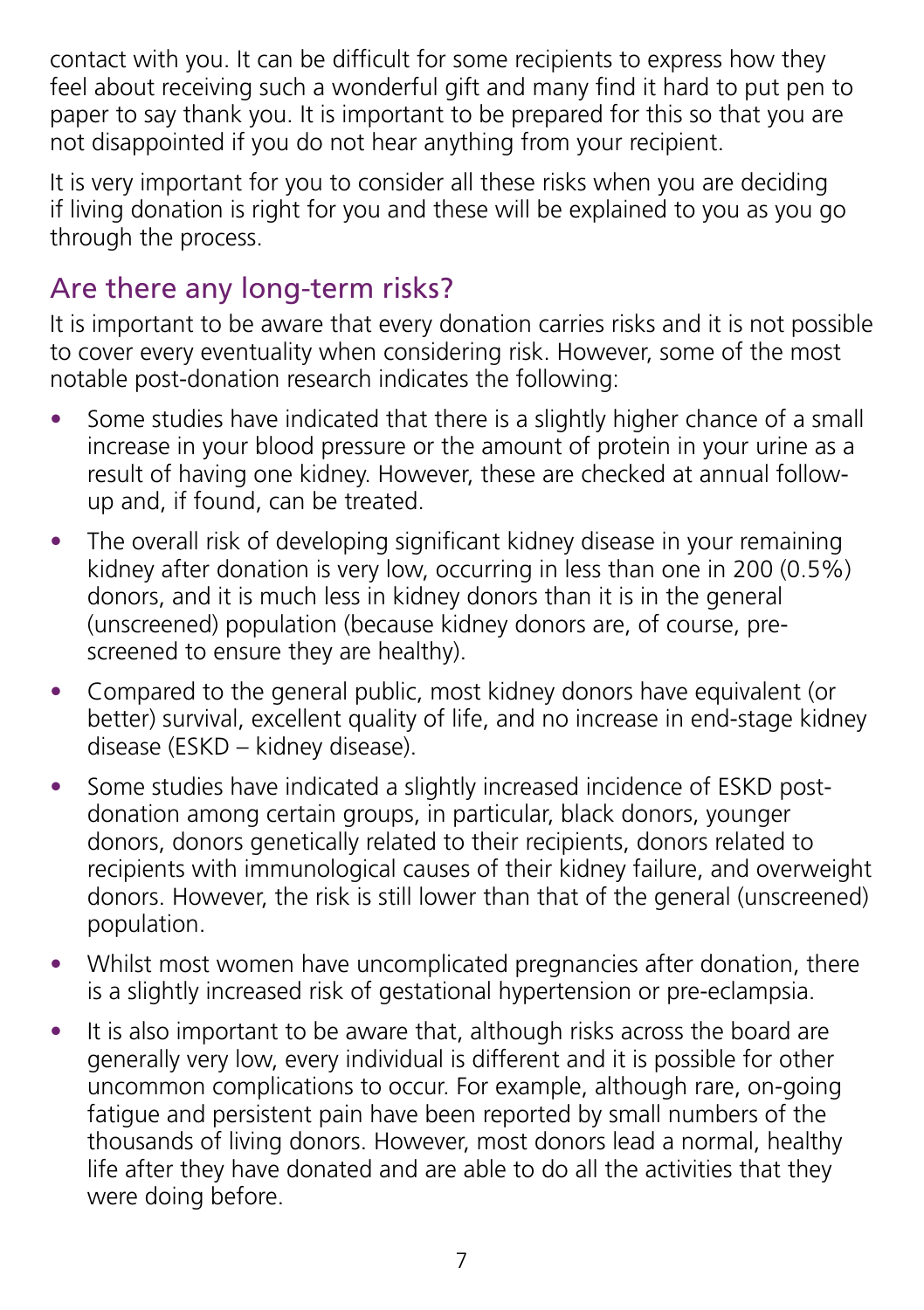When considering donation, it is important for donors to think about how they might feel if something unlikely or unusual were to happen to them and to discuss these concerns with their clinical team as part of the assessment process.

# Practical considerations

# Will I be covered by my health insurance?

You should check with your insurance company prior to donating. The transplant team is always happy to offer help and advice if your insurance company has any specific questions related to the donation and life-long risk for you.

#### What if I live in a different part of the UK from the person I am donating to?

You can still donate. Your transplant team can arrange for your donor assessment to take place at a hospital near to you if that is easier for you. Usually the donation will take place in the hospital where the person you are donating to is cared for. However, it may be possible to donate in a transplant centre closer to home, depending upon individual circumstances. Your kidney can always be transported safely to the recipient's transplant centre.

# What if I live outside of the UK?

You can still donate to a friend or family member but there are some restrictions on donating to people with whom you have not had a close or previous relationship if you are not resident in the UK. Some preliminary tests can be arranged in your own country to see if you could be a suitable donor. You should contact the living donor coordinator in your recipient's transplant centre for further information and advice. If your first language is not English and you are considered to be a suitable donor, translation support is available for you throughout the detailed assessment process.

#### How long does the donor assessment process take?

The assessment process usually takes at least three months. However, it may take more or less time depending upon where you live, the hospital you are being assessed by and the types of tests you may require. Wherever possible, the assessment process is tailored around your other commitments.

## How much time will I need to take off work?

Most transplant centres will try to arrange the tests and investigations before the operation around your work to minimise disruption to your job. It is sometimes possible to arrange for some of the tests to be done locally if you live a long way from the transplant centre. The recovery period after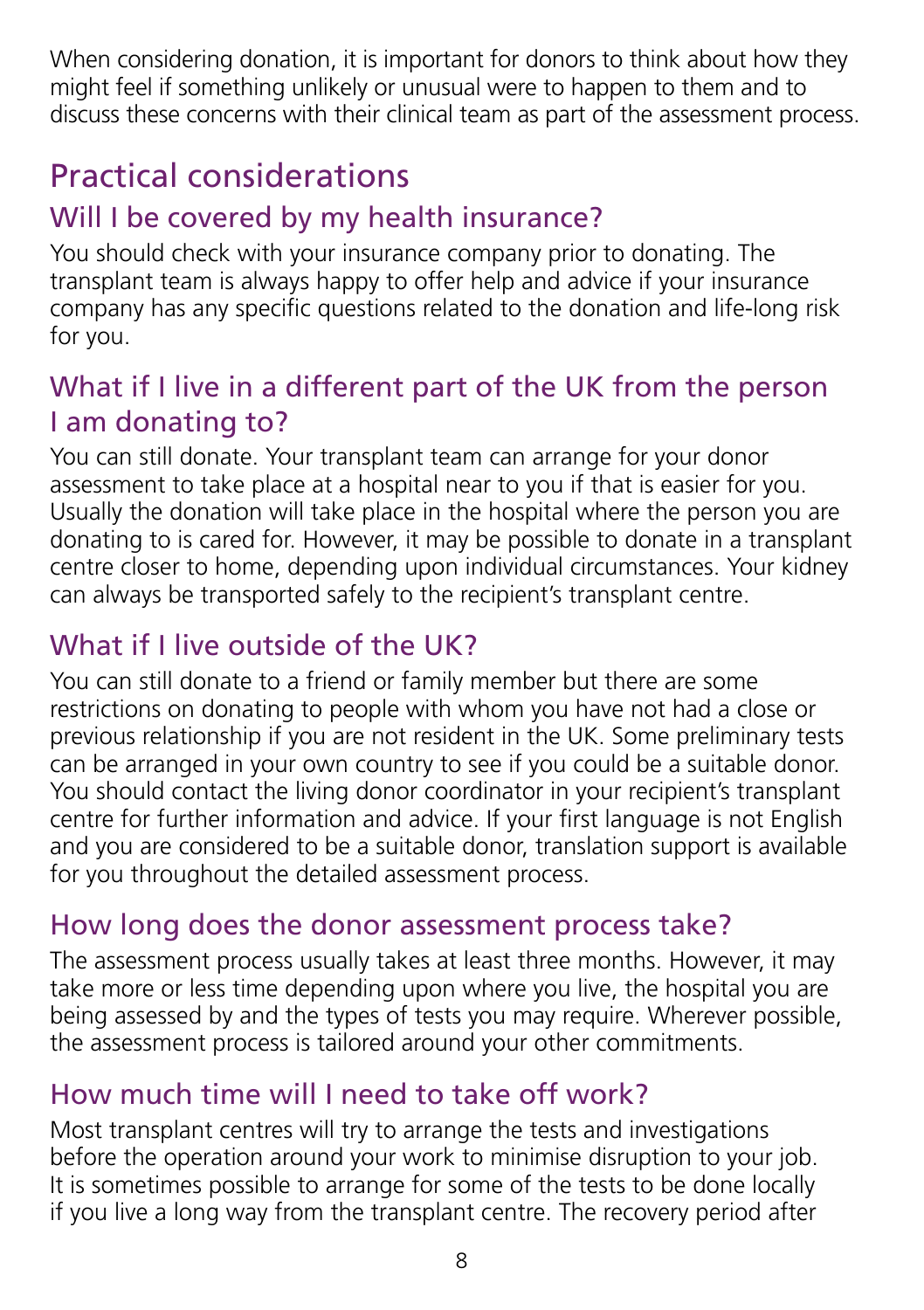the operation usually lasts between four to twelve weeks depending on the surgery, your individual recovery and the type of work you do (e.g. those with a desk-based job may be ready to return to work sooner than those with a very physical job). You should discuss this with your coordinator to get a better estimate of how much time you may need to take off work.

#### How will I be able to afford time off work?

There is a UK scheme which enables donors to reclaim necessary expenses such as loss of earnings and travel. However, you should first discuss this with your employer and find out what is available under your (their) terms of employment around Statutory Sick Pay. Please talk to your Living Donor Coordinator about expenses at an early stage of the process if you may need to apply to the scheme as there is some information that you will need to read and an application form to complete. A letter from your employer and evidence of your expenses will also be necessary.

# Cultural considerations

## What are the cultural views on living donation?

The UK is increasingly multicultural. If you have any concerns about living donation contact your Community Association Group or community leaders.

## What are the religious views on living donation?

Most religions support living donation as they view it as a gift to a loved one. However, if you have any doubt, you should contact your religious leader or place of worship for support and advice.

# Surgery and recovery

## How is the kidney removed?

You will be given a general anaesthetic which means that you will be asleep during the operation. Usually the kidney is removed using keyhole surgery. You will have 2-4 keyhole wounds (around 1cm) and, depending on the technique used, a slightly longer scar where the kidney was removed. Different surgeons use slightly different techniques, so please check with your own team where your scars are likely to be positioned if this is of concern to you.

Some type of keyhole surgery or similar technique is offered in all transplant centres around the UK. However, if there are any complications during the procedure a larger wound in the side of the abdomen (tummy), known as 'open surgery' may be necessary. This happens in one or two out of every hundred operations of this type. Open surgery increases the time it will take for you to recover and will leave you with a larger scar.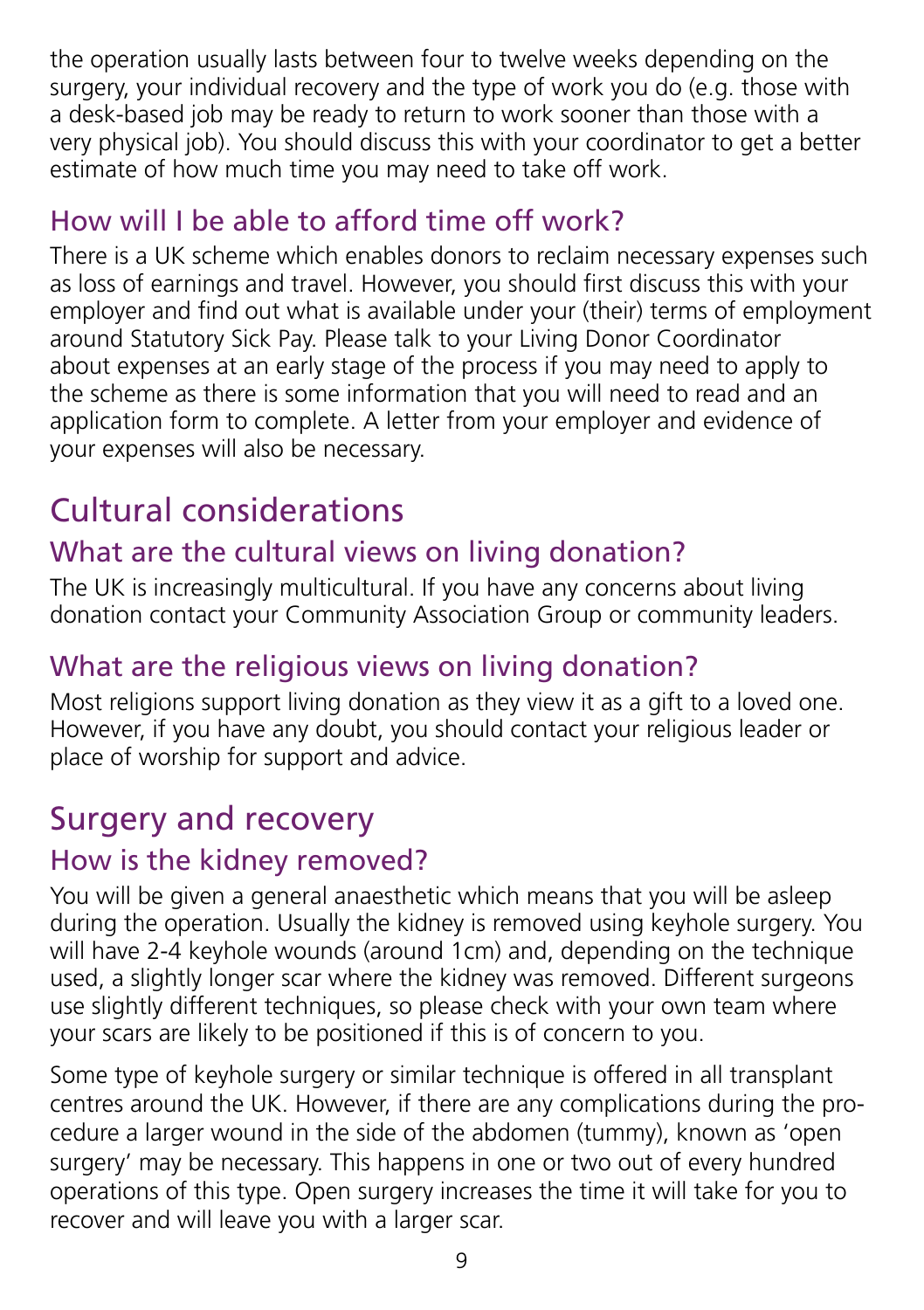#### How long will the operation take?

The operation usually takes approximately two to three hours. When you wake up you may have a tube draining your urine (a urinary catheter) and a drip (a tube inserted into your arm through which the medical team can keep you well hydrated and give you pain killers as needed). You may also have a tube draining fluid from the main surgery area. All of these will be removed over the following days as you recover.

# How long will I be in hospital?

This varies depending on your individual recovery and type of surgery but the average stay is three to five days.

## How painful will it be?

When you wake up, you will already have been given strong painkillers to help reduce any discomfort after the operation and you will continue to receive pain relief for as long as you need it in hospital. You will also be given painkillers to take with you when you go home.

#### Will I need to take any medication after donating?

Apart from the painkillers mentioned above, you may also need to take antibiotics for a short period of time. However, you will not need any long-term medication as a result of kidney donation.

#### What about follow-up?

We will ask you back to the hospital between two and six weeks after donation so we can check that you are recovering and healing well. We also encourage you to attend a follow-up appointment every year after your donation so we can make sure your remaining kidney is still functioning well and that you are still fit and healthy after your donation. This also gives you an opportunity to raise any concerns you may have. If you do not live in the UK, you will be advised how to arrange follow-up in your own country before you return home.

# Deciding whether donating is right for you

## Do some donors have trouble making the decision?

Donating a kidney is a very personal decision and is not something everyone feels comfortable with. Only you can decide if it's something you would like to volunteer to do. There are many different reasons why people give a kidney. Some people make the decision easily and others go through some soulsearching before deciding. Being afraid of donating a kidney or feeling guilty about not wanting to donate is quite normal. The only 'right' decision is the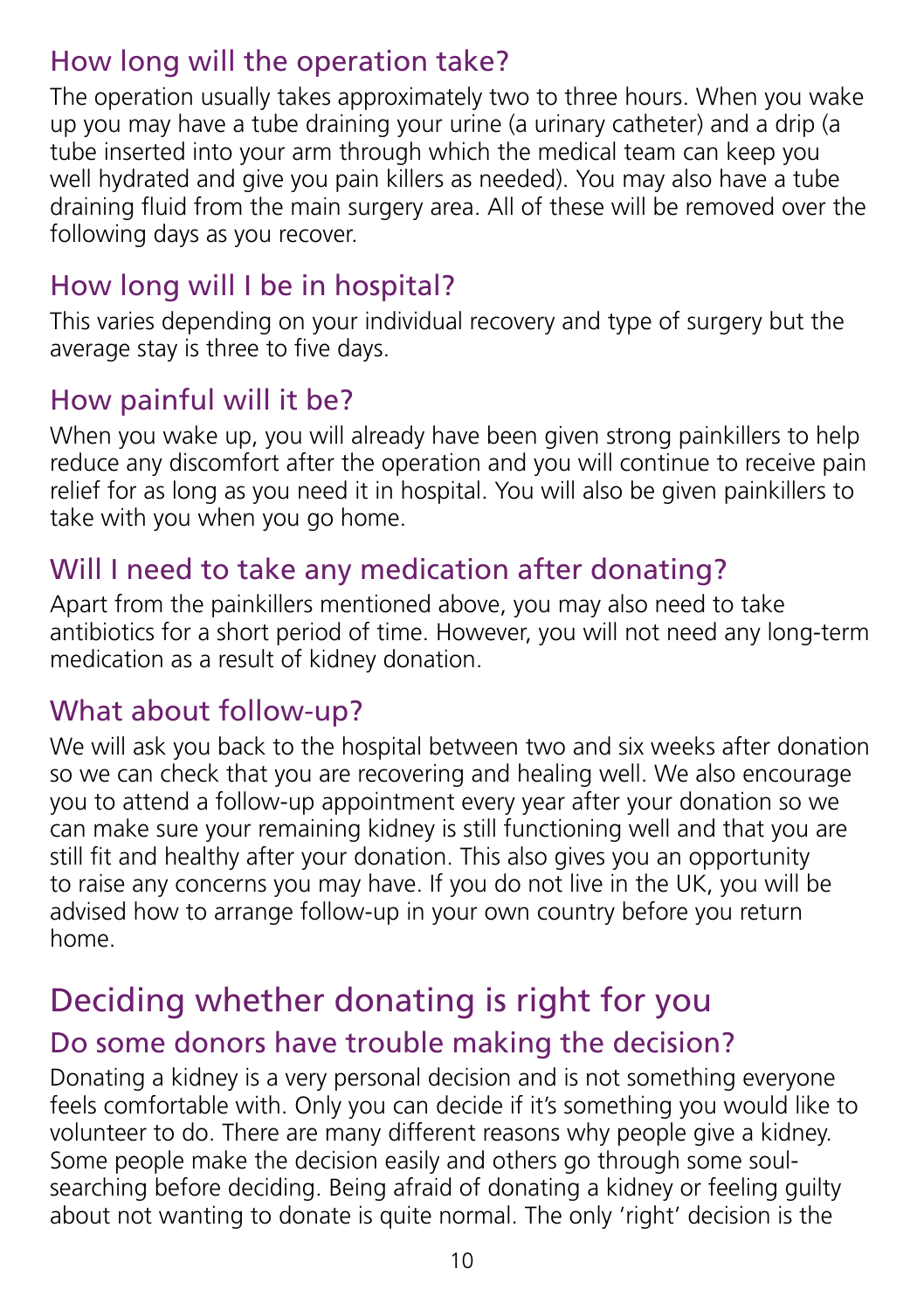one that makes you, the potential donor, feel comfortable. Finding out more information about living donation and talking things over with the medical team and your family and friends may help you make this decision.

#### Can I speak to somebody who has donated?

Sometimes it is useful to talk to someone who has already been through the process to help you make your decision. The coordinator at your local transplant centre can arrange this for you.

#### What if I decide against being a donor?

Volunteering to become a donor is entirely your choice and the journey between volunteering to donate and actually donating can be a difficult and emotional one. Sometimes people decide that donating is not for them partway through the assessment process. It is important that you remember that you are free to change your mind at any point along the way. The transplant team wants you to be comfortable with the choice you make and will be supportive and respectful of any decision you make along the journey – even if that means not donating.

Please talk to your coordinator at any point in the process if you are not certain that you wish to proceed with the donation.

#### Who makes the final decision?

Once all the tests have been completed they are assessed by the transplant team. The transplant will only take place if both the donor and recipient are willing to proceed and the transplant team is confident that both donor and recipient are healthy enough to go ahead safely.

#### Will the transplant be successful?

Living kidney transplantation is usually very successful with 96% of donated kidneys working well a year after the operation. This compares with a success rate of 93% for kidneys from deceased donors. However, there is no guarantee that the transplant will be successful and, sadly, a tiny number of people have very serious complications and the kidney has to be removed. It is important, before going ahead, to consider how you might feel if the transplant is not successful.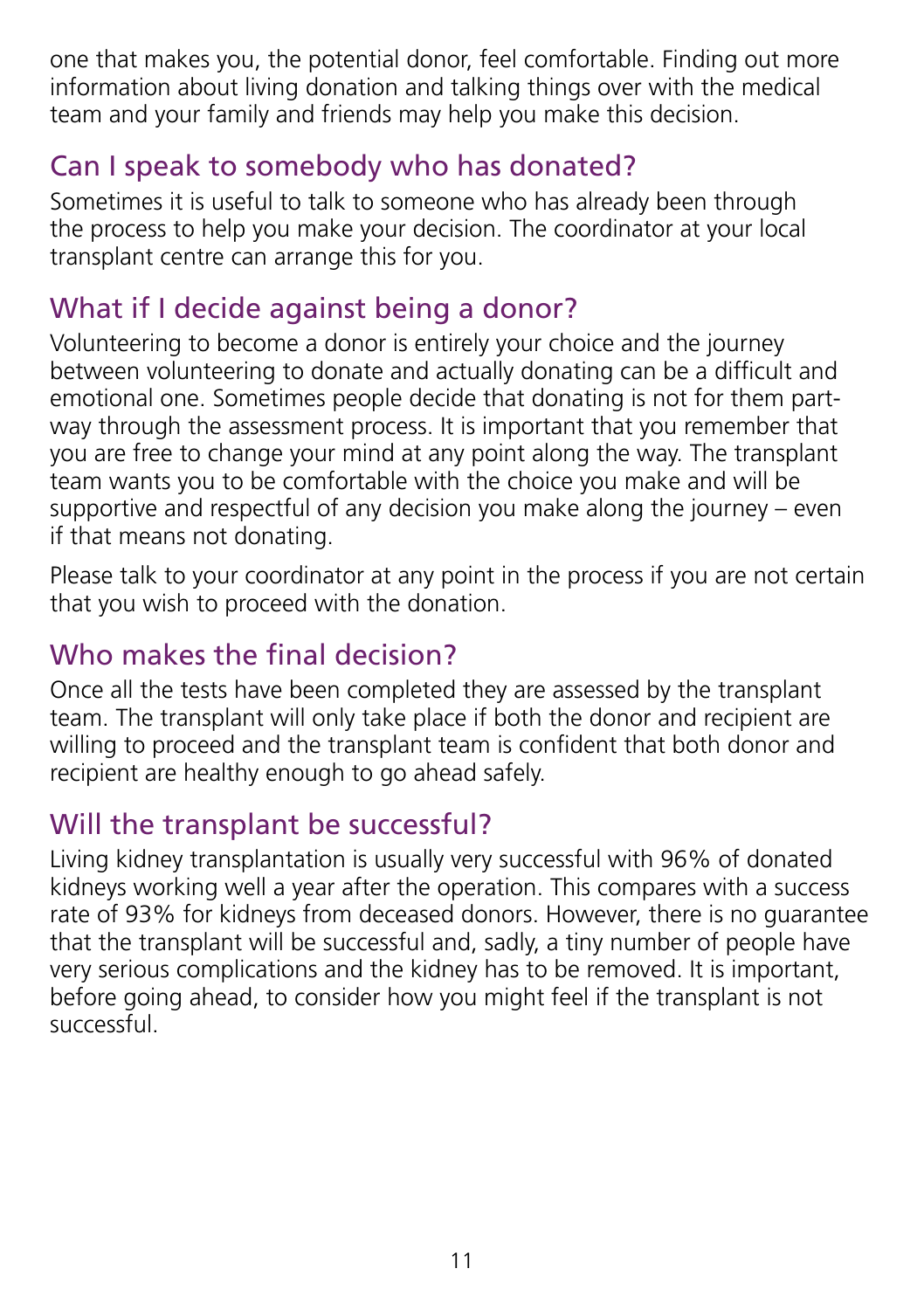# Next steps

#### What is the first thing I should do if I am thinking about being a donor?

If you know the person who you are considering donating to, please contact the hospital/transplant centre where they are cared for. They will give you some further information and begin the process for you if you wish to proceed. If you do not have a recipient in mind and wish to donate anonymously, please contact the living donor coordinator in your local transplant centre who can advise you on the process. There is a full list of transplant centres at www.odt.nhs.uk/transplantation/transplant-units-in-uk/

#### How is living organ donation governed in the UK?

In England, Wales and Northern Ireland the [Human Tissue Act 2004](#page-14-7), and in Scotland the [Human Tissue \(Scotland\) Act 2006](#page-14-7), provide the legal framework for organ and tissue donation in the UK. The Human Tissue Authority (HTA) regulates the donation by living people of solid organs and part organs. The HTA give approval before any living donation can proceed. All donors will be assessed by an Independent Assessor, who is trained and accredited by the HTA, as a routine part of the evaluation process to ensure that all the legal requirements have been met. The law requires that the donor must fully understand the nature and risks of the procedure and that there is no coercion, pressure or payment involved in the donation of the organ or part organ, which is illegal in the UK.

# Donating a kidney to a child

The average waiting time for a kidney transplant (from a deceased donor) for children is between six to twelve months but for some children the wait can take up to five years.

Where a child is involved, living donors are normally a close relative with parents being the most usual donors. Grandparents or siblings can also be considered depending upon their age and aunts, uncles and other family members or close friends may also be able to donate.

#### Will I be operated on in the same hospital as my child?

This depends upon where your surgery takes place. Some hospitals look after both adults and children whilst others are exclusively for children. Wherever you are, there will be a team of people caring for each of you. The donor assessment and operation will always be performed in an adult transplant centre. This will be nearby if you and your child are cared for in separate hospitals.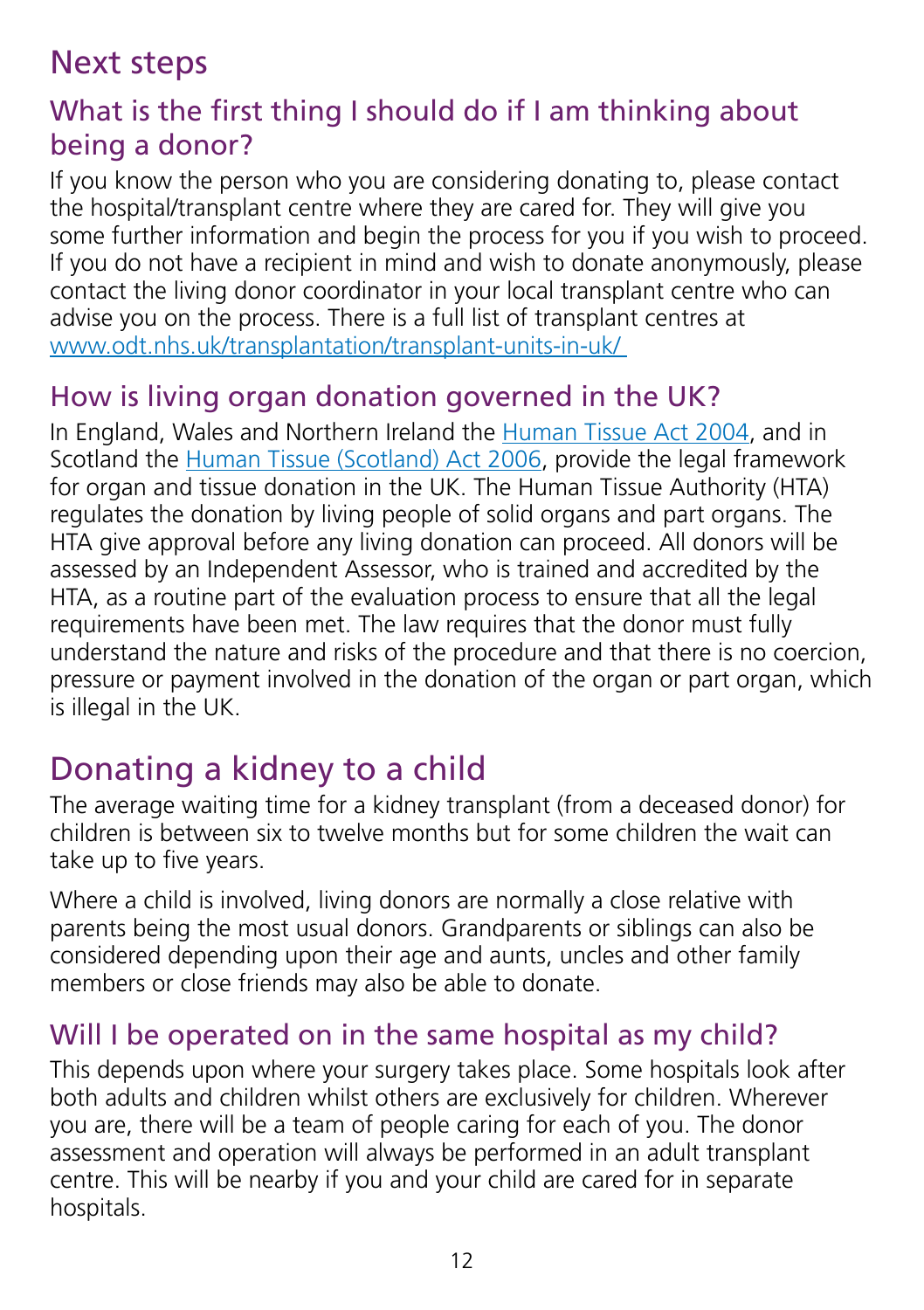#### If I am in a different hospital how long will I be separated from my child?

As a kidney donor you will need time to recover from the immediate effects of the surgery. This is dependent upon the type of operation you have and your individual recovery. You will be anxious to see your child but it is also important that you rest as much as possible in the first few days to help your recovery. You will be able to stay in touch by telephone and family members and friends will be able to visit both of you. If you are in separate hospitals, you will be able to see your child once you have been discharged home.

#### If I am the parent and the donor, who will care for my child whilst I am in hospital?

You will need to plan for the care of your child whilst you are in hospital well in advance and your transplant team can help you to do this. In some families the non-donating parent stays with the child but a grandparent, aunt, uncle, or close family friend may be nominated instead. Whoever it is, it needs to be someone both you and your child feel comfortable with and who understands what is involved in being with your child in hospital. You can speak to your child's doctor or nurse about this and they will be able to give you more information to help you decide. It is important to make childcare arrangements for any other children you may have and for some help at home immediately after you leave hospital. There are people who may be able to help you with this and any other practical concerns you may have.

#### If we are in the same hospital will I be able to see my child?

The staff caring for both you and your child realise how important it is that contact is maintained and as soon as you are able they will bring you to visit.

## If I am donating, how long will it take me to recover?

Recovery can take between four to twelve weeks, depending upon the donor operation and your individual progress. You will need to rest following discharge from hospital and will need to plan in advance for others to help caring for your child and with day-to-day domestic tasks.

#### Where can I find out more information or advice on Living kidney donation?

For more information on living kidney donation you should contact the living donor coordinator or transplant liaison nurse at your nearest Renal Unit, visit www.odt.nhs.uk/transplantation/transplant-units-in-uk or call 0300 123 23 23.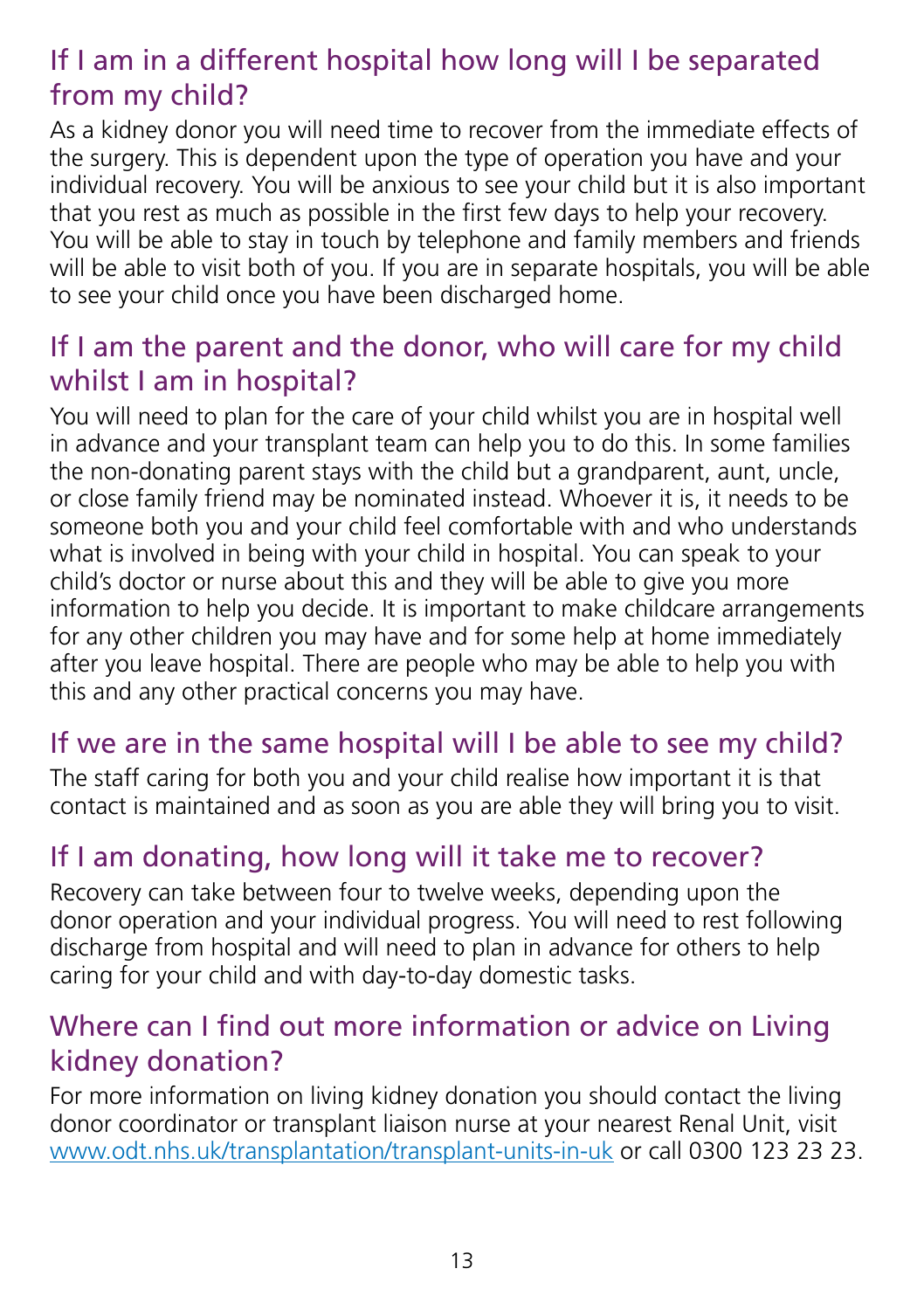#### **NHS Blood and Transplant**

Email enquiries@nhsbt.nhs.uk Tel: 0300 123 23 23 Web www.organdonation.nhs.uk

**Human Tissue Authority** 151 Buckingham Palace Road, London, SW1W 9SZ Email enquiries@hta.gov.uk Tel 020 7269 1900 Web www.hta.gov.uk

Living Donation, Scotland: www.organdonationscotland.org/tell-me-about-living-donation

Living Donation, Northern Ireland: www.donatelife.co.uk

# **Charities**

**Kidney Care UK** – Improving life for kidney patients Email info@kidneycareuk.org Tel: 01420 541424 Web www.britishkidney-pa.co.uk

**Gift of Living Donation** – exists to promote living kidney donation and raise awareness of organ donation in the African and Caribbean community. Email info@giftoflivingdonation.co.uk Web www.giftoflivingdonation.co.uk

**Give a Kidney** – Charity raising awareness of non-directed altruistic donation and supporting donors and potential donors through the process Email giveakidney@gmail.com Web www.giveakidney.org

**Kidney Research UK** – Charity funding research and raising awareness of kidney disease Email enquiries@kidneyresearchuk.org Helpline 0845 070 7601 Web www.kidneyresearchuk.org

Web based kidney health information service for kidney patients, their families and carers, as well as medical professionals and researchers. Web www.kidneyresearchuk.org/health-information

**National Kidney Federation** – Charity run by kidney patients for kidney patients Email helpline@kidney.org.uk Helpline 0845 601 02 09 Monday – Friday, 9am – 5pm Web www.kidney.org.uk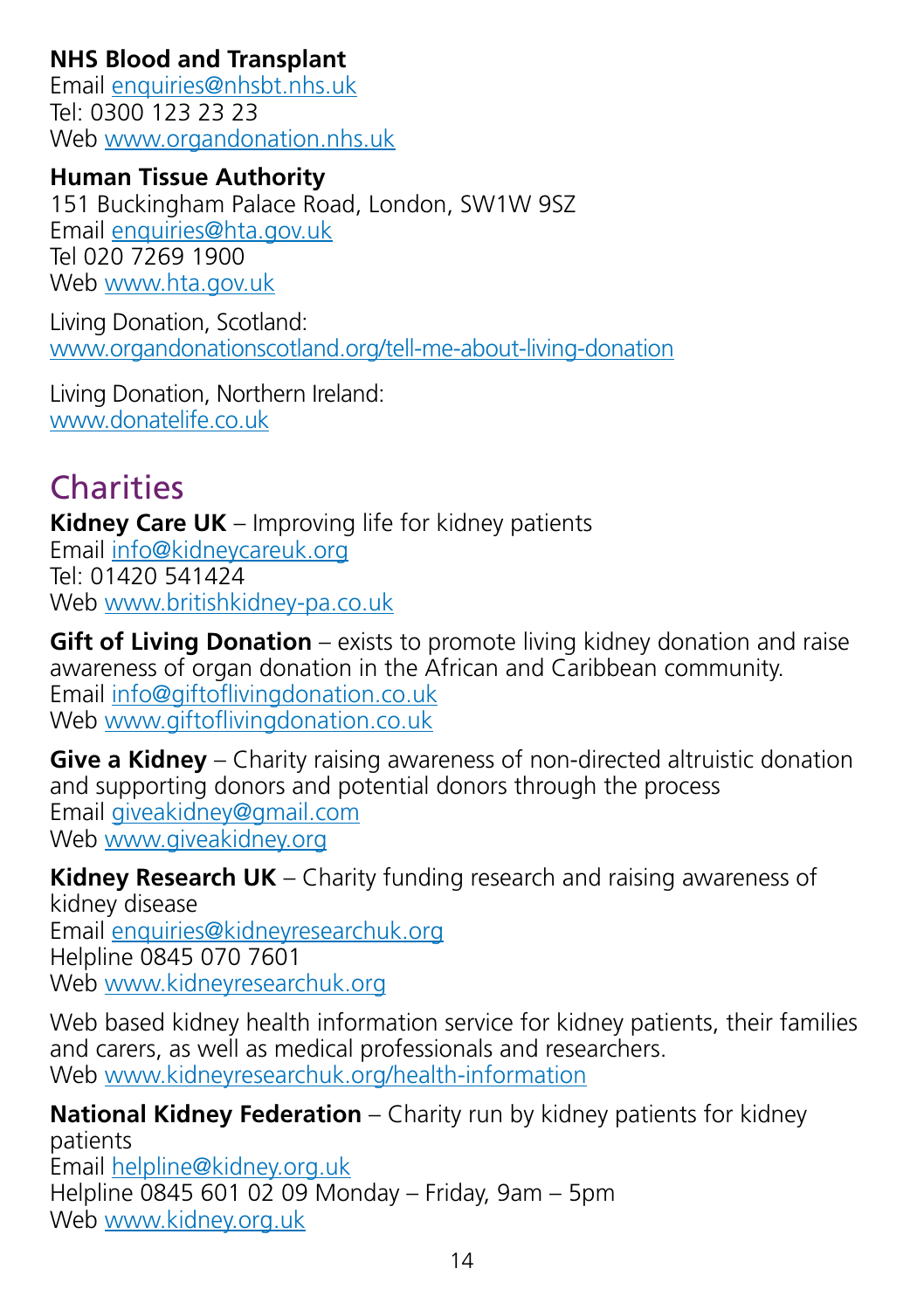# <span id="page-14-2"></span>Glossary of Terms

#### Deceased donor

A person who donates their organs and tissues for transplantation after their death.

## <span id="page-14-1"></span>Dialysis Treatment

A treatment for people with kidney disease which filters their blood to remove harmful waste, extra salt and water when their kidneys are not able to do this.

# <span id="page-14-3"></span>HLA-Type

Proteins known as Human Lymphocyte Antigens (HLA) make up the individual HLA-type of every person. This is often referred to as tissue-type. This can be thought of as a 'bar code' which is on the surface of cells. Unless you have an identical twin, then nobody else has exactly the same 'bar code' as you, but it is helpful in transplantation if the donor has similar 'bar code lines' to you. The HLA-type helps to identify suitable donors for recipients.

#### <span id="page-14-6"></span>**HTA**

Human Tissue Authority: a regulatory body set up to implement the requirements of the Human Tissue Act (2004).

#### <span id="page-14-7"></span>Human Tissue Act

The Human Tissue Act 2004 for England, Wales and Northern Ireland and the Human Tissue (Scotland) Act 2006 provide the legal framework for organ and tissue donation in the UK. The rules set out by the Human Tissue Authority (HTA) specify certain requirements that must be met before donation from a living donor can take place. All living donor transplant operations must be approved by the HTA following independent assessment.

#### <span id="page-14-5"></span>Independent Assessor

A trained and accredited person who is independent of the transplant team, who interviews donors and recipients of living organ transplantation in the UK and submits a report to the HTA.

## <span id="page-14-4"></span>Living Donor Coordinator

A specialist nurse who will be your main point of contact and guide throughout the donation process.

## <span id="page-14-0"></span>Living Kidney Donor

A person who donates one of their healthy kidneys for transplantation whilst alive.